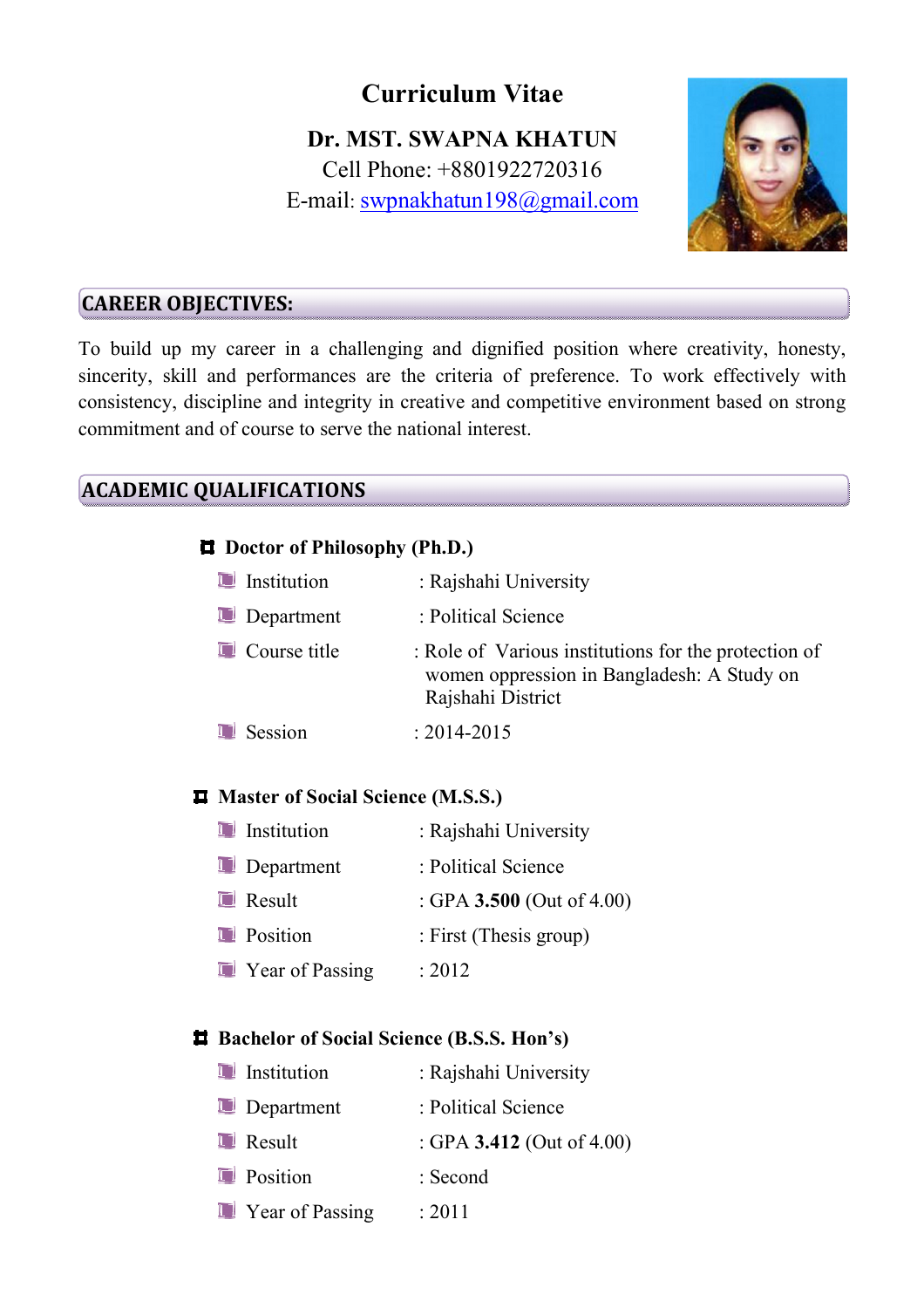|                                                | <b># Higher Secondary Certificate (H.S.C.)</b> |                             |  |
|------------------------------------------------|------------------------------------------------|-----------------------------|--|
|                                                | <b>Institution</b>                             | : Upasahar Women College    |  |
|                                                | $\blacksquare$ Board                           | : Jessore                   |  |
|                                                | $\blacksquare$ Group                           | : Humanities                |  |
|                                                | $\blacksquare$ Result                          | : GPA 4.50 (Out of $5.00$ ) |  |
|                                                | <b>E</b> Year of Passing                       | : 2006                      |  |
| <b># Secondary School Certificate (S.S.C.)</b> |                                                |                             |  |
|                                                | Institution                                    | : Munshi Meherulla Academy  |  |
|                                                | <b>Board</b>                                   | : Jessore                   |  |
|                                                | Group                                          | : Science                   |  |
|                                                |                                                |                             |  |

- **E** Result : GPA **4.13** (Out of 5.00)
- **T** Year of Passing : 2004

### **JOB DESCRIPTION:**

| : North Bengal International University, Rajshah |
|--------------------------------------------------|
|                                                  |
|                                                  |

#### **RESEARCH EXPERIENCE**

Title of Master's Thesis is "The role of the state to prevent women torture: Perspective of Bangladesh".

## **COMPUTER SKILL**

Package : Completed a course on Computer Self supporting (Trimony Computer Gallery) (Windows 98/2000/XP, MS Word, MS Powerpoint, MS Excel, MS Access, Internet Browsing.)

#### **LANGUAGE SKILL**

- **Bengali** (Mother Language).
- **English (Speaking, Listening, Writing, and Reading ability).**